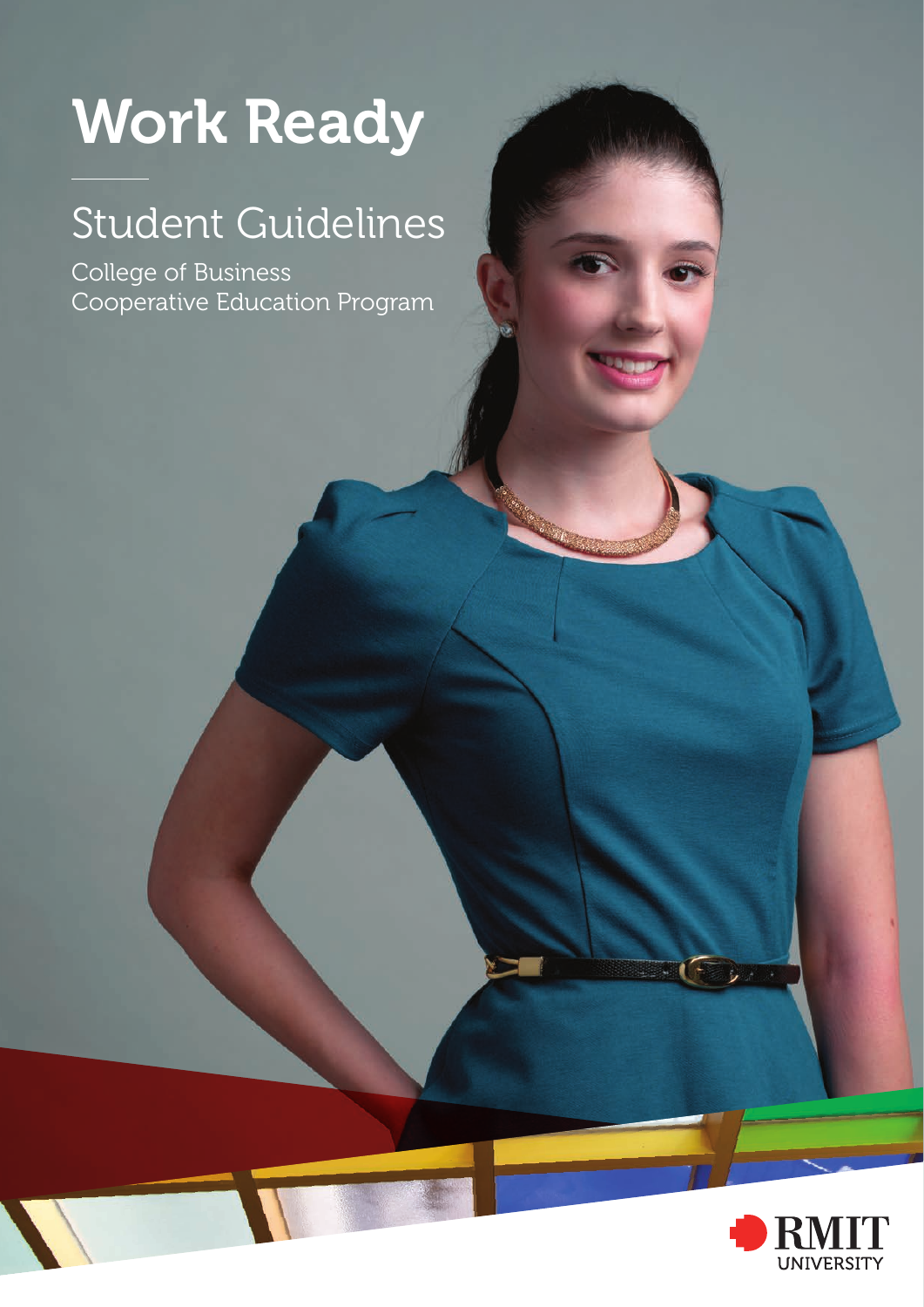The Cooperative Education Program offers invaluable experience that could put you ahead when applying for graduate jobs. It is on-the-job training in the profession of your choice, putting into practice what you have learnt at university.

You will be introduced to a wide range of new experiences that support your overall professional development and enhance your progress towards becoming a skilled business professional. You may even be offered an ongoing role by the employer who takes you for placement.

# What is Cooperative Education?

- A compulsory component of all Bachelor of Business Applied and Professional degrees, which occurs in the third year of study, after you have successfully completed a minimum of 14 courses.
- A paid placement within industry for a minimum of 34 weeks.

For information regarding maximum placement duration for international students, please contact bus.wil@rmit.edu.au.

- Relevant to your degree of study. The majority of tasks and responsibilities in your role must be related to your degree.
- Supported by RMIT through a comprehensive preparatory program and an academic supervisor once on placement.

#### What are the benefits of undertaking the Cooperative Education year?

Objectives of Cooperative Education include:

- integrating academic studies with real world application in the workplace
- enhancing your understanding of contemporary workplaces
- fostering personal growth, maturity and self-confidence
- enhancing interpersonal and generic workplace attributes and skills
- encouraging reflective and analytical behaviour
- enhancing your ability to better understand the value and relevance of your final year of study
- increasing clarity in relation to future career directions and better developed general work readiness
- developing diverse ways of learning and encouraging lifelong learning

Kiara Selimi Bachelor of Business (Marketing) (Applied) (cover image)

"In the applied degree, instead of just reading text books you have the opportunity to work directly with companies on real business problems."

#### Why do employers participate?

A diverse range of organisations support the Cooperative Education Program as it:

- enables industry input into the training and professional development of their workforce
- allows for the completion of important tasks in a cost effective way
- encourages the development of diverse relationships and connections with RMIT
- encourages organisations to reflect on current practices
- provides direct and indirect input into business programs

#### What do I need to do to get ready?

#### **Registration**

In order to receive important information and access to Cooperative Education internship advertisements you must register when prompted to do so by email, and follow subsequent instructions carefully.

#### Preparation Sessions

The College of Business, in conjunction with RMIT Careers and Employability, offers a comprehensive program to prepare you for your search for a placement. These sessions include:

- job search strategies including how to tap into the hidden job market
- applications—how to write cover letters and resumés
- interview techniques
- lunchtime drop in sessions for individual assistance

Email bus.wil@rmit.edu.au for more information.

Ideally you should attend these sessions when you commence your second year of study but you may start earlier.

#### Finding a Placement

The College of Business has extensive relationships with industry partners with whom you are able to apply for positions as they become available. You are also encouraged to source your own position through other means such as:

- RMIT Career Hub
- RMIT Jobs on Campus
- company websites
- job sites e.g. Seek, CareerOne
- your networks and networks of people you know (e.g. family, club)

If you self-source a position, you must ensure your role is full-time, a minimum of eight months in duration and directly related to your discipline of study. Your placement must be paid in accordance with Fair Work Australia. On average, students in recent years have received a salary of \$37,000 per annum plus superannuation.

If you find your own placement, you must send a position description, listing your duties, to bus.wil@rmit.edu.au for approval.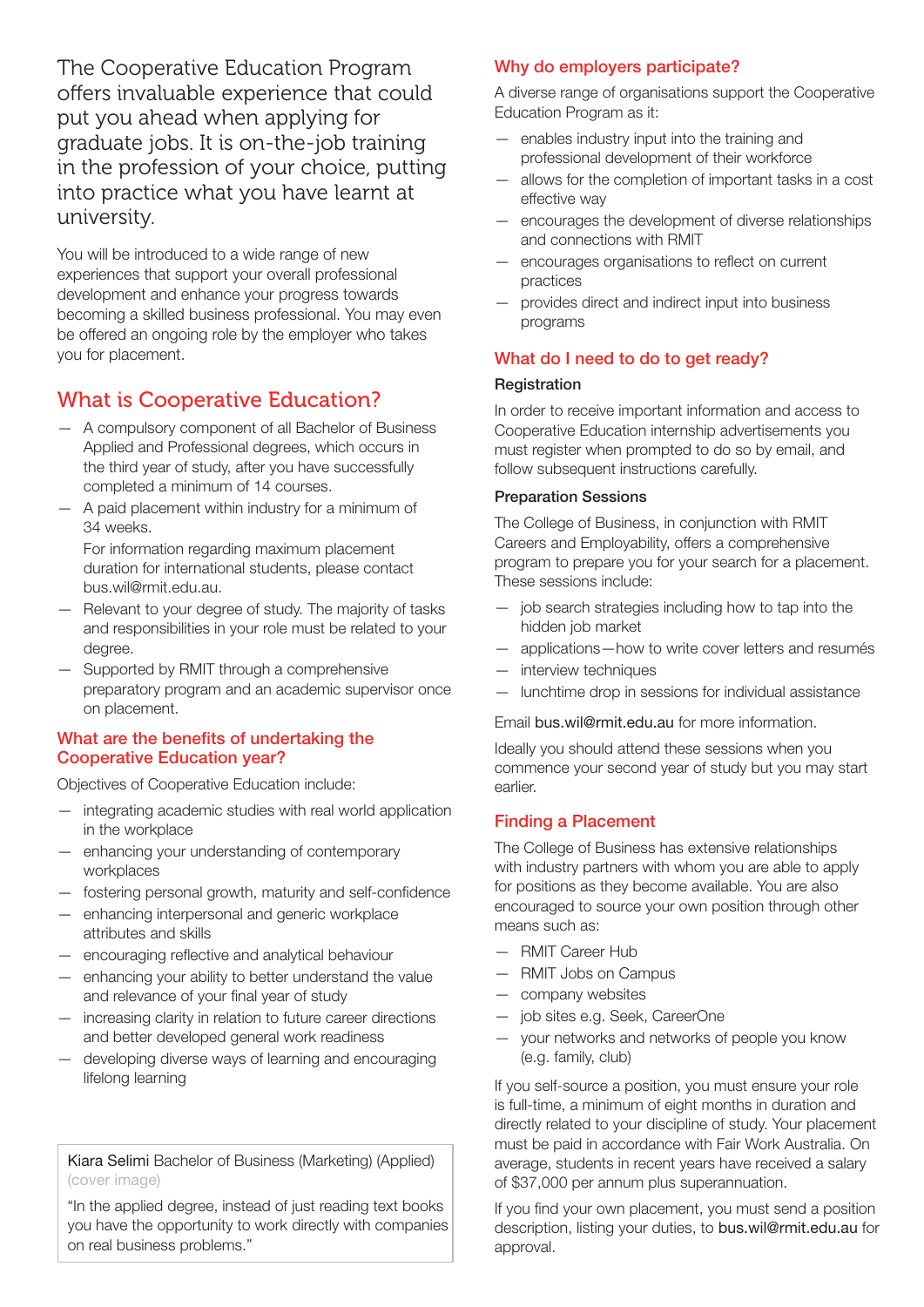RMIT also encourages you to find placements interstate and overseas. If successful in obtaining a placement overseas RMIT can provide assistance and advice but ultimately you are responsible for ensuring you obtain the relevant visas and travel arrangements.

Please contact bus.wil@rmit.edu.au to discuss your options for overseas placements.

#### What happens if I can't find a placement?

Remember that ultimately it is your responsibility to secure a placement. Obtaining a placement is competitive and requires considerable effort and perseverance. However, you shouldn't worry as there is an abundance of help available.

RMIT Careers and Employability has a wide variety of tools to help you succeed in your search. For help with resumé writing, interview tips and much more, visit www.rmit.edu.au/careers.

The College of Business Enterprise Relations and Work Integrated Learning team can provide further advice on the Cooperative Education Program or discuss options with you. Please email the team at bus.wil@rmit.edu.au.

## During the Placement Year

Remember that your Cooperative Education year is an assessable part of your program.

You are assigned an academic supervisor who monitors your progress, discusses assessment including the business report, and liaises with your workplace supervisor.

You investigate and report on an aspect of the operation of the organisation or prepare an assignment on another topic pre-approved by your academic supervisor and employer.

Contact with your academic supervisor forms an important part of the placement process and ensures that you maintain a link with RMIT at all times. Your appointed academic will contact you.

Further assessment details can be found in your relevant course guide.

#### Issues During Your Cooperative Education Year

Even if you have followed all advice provided during the preparation process there may be some issues that occur within the placement. In the first instance you should contact your assigned academic to discuss. If you are unable to reach your academic supervisor contact bus.wil@rmit.edu.au to discuss further.

#### Optimising Your Cooperative Education **Experience**

There are many factors that will influence your success during the year.

- Gaining an understanding of the culture and protocols of your organisation, recognising that these will be different from those you are familiar with.
- Always show courtesy and consideration for others.
- Dressing to the highest common denominator.
- Avoiding involvement in office politics.
- Showing personal commitment and enthusiasm at all times by always trying to do your best. This commitment can be demonstrated through things such as punctuality, attention to detail, meeting deadlines, showing respect to others and a willingness to go that extra mile.
- Asking for help when needed, recording information provided, taking notes wherever appropriate.
- Being mindful of equal opportunity and discrimination issues; being mindful that some comments can easily be misinterpreted and immediately report any unwanted attention to your supervisor.
- Respecting the organisation's property and people's space.
- Developing strategies to deal with the boring aspects of your job should they arise.
- Behaving ethically and asking when in doubt.
- Keeping up to date with the assessable components of your placement.



#### Student Profile

"I want to be a multi-skilled employee who can be put into a business or IT role and know what they are talking about.

The opportunity to complete a work placement as part of your studies is a great learning experience and gives you a competitive edge when you graduate. I continued with my Co-op employer as a Web Support Officer while I completed the final stage of my degree."

Anthony Debrincat Bachelor of Business (Information Systems) (Applied)